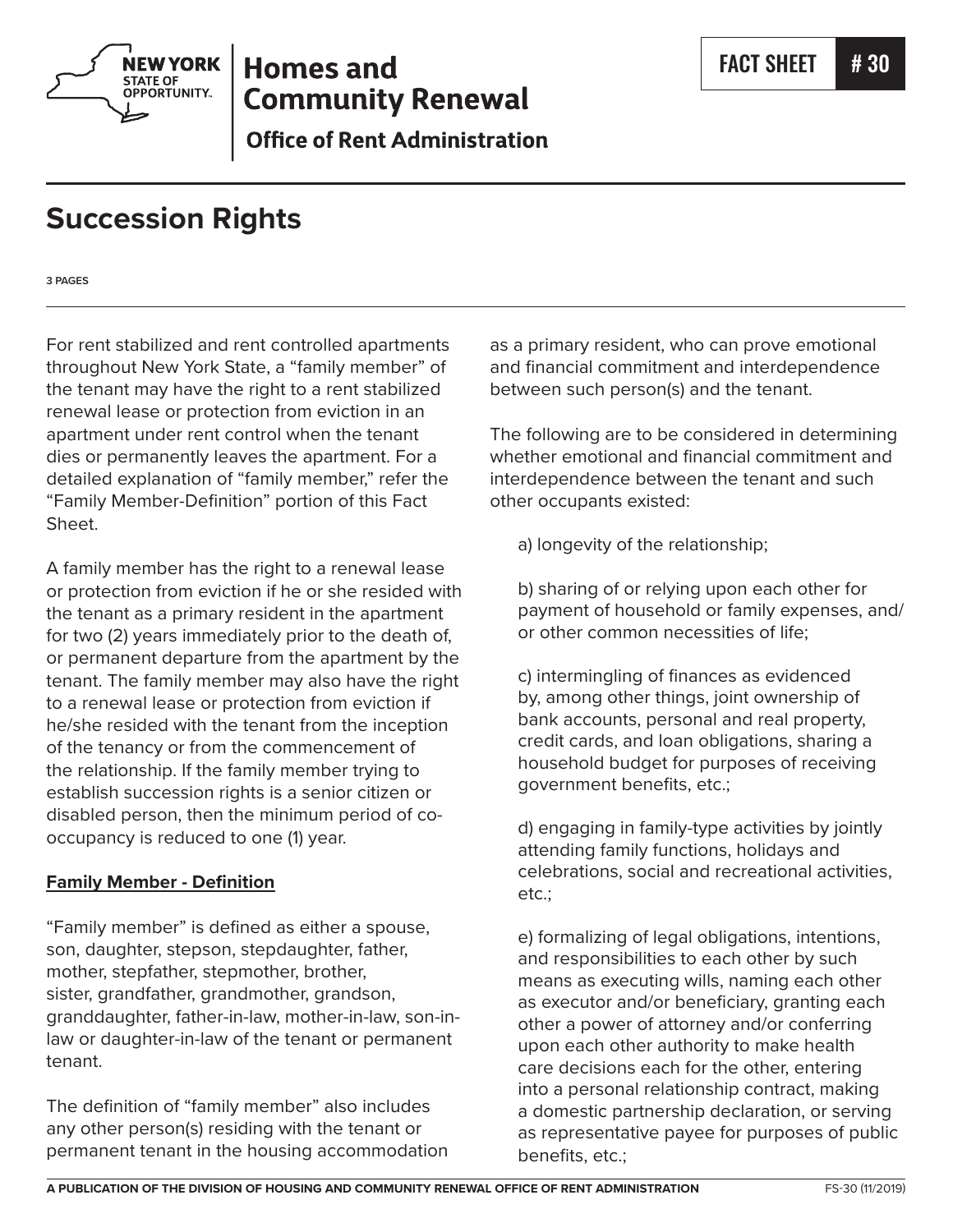f) holding themselves out as family members to other family members, friends, members of the community or religious institutions, or society in general, through their words or actions;

g) regularly performing family functions, such as caring for each other's extended family member and/or relying upon each other daily for family services;

h) engaging in any other pattern of behavior, agreement, or other action which evidences the intention of creating a long-term, emotionally committed relationship.

The determination is not limited to any one factor, and in no event would evidence of a sexual relationship between such persons be required or considered.

"Tenant" relates to any person or persons named on a lease or rental agreement who is or are obligated to pay rent for the use of the housing accommodation.

"Permanent tenant" relates to individuals, who have continuously resided in housing accommodations located in hotels as a primary residence for a period of at least six months, or a hotel tenant in occupancy pursuant to or entitled to a lease.

### **Disabled Person**

"Disabled Person" is defined as a person who has an impairment which results from anatomical, physiological or psychological conditions, other than addiction to alcohol, gambling, or any controlled substance, which are demonstrable by medically acceptable clinical and laboratory diagnostic techniques, and which substantially limit one or more of such person's major life activities.

### **Senior Citizen**

"Senior citizen" is defined as a person who is sixtytwo years of age or older.

### **Minimum Residency Requirements**

The minimum periods of required residency will not be considered interrupted by any period during which the "family member" temporarily relocates because he or she:

a) is engaged in active military duty;

b) is enrolled as a full-time student;

c) is not in residence at the housing accommodation in accordance with a court order not involving any term or provision of the lease and not involving any grounds specified in the Real Property Actions and Proceedings Law;

d) is engaged in employment requiring temporary relocation from the housing accommodation;

e) is hospitalized for medical treatment; or

f) has such other reasonable grounds that shall be determined by the DHCR upon application by such person.

On the Notice To Owner Of Family Members Residing With The Named Tenant In The Apartment Who May Be Entitled To Succession Rights/Protection From Eviction (DHCR Form RA-23.5), the tenant may at any time, inform the owner of the names of all persons (other than the tenant), who are residing in the apartment. Or, the owner may at any time, but no more than once in any twelve months, request from the tenant the names of all such persons.

The following information pertaining to such persons should accompany the names;

a) if the person is a family member as defined above;

b) if the person may become entitled to be named as a tenant on a renewal lease or